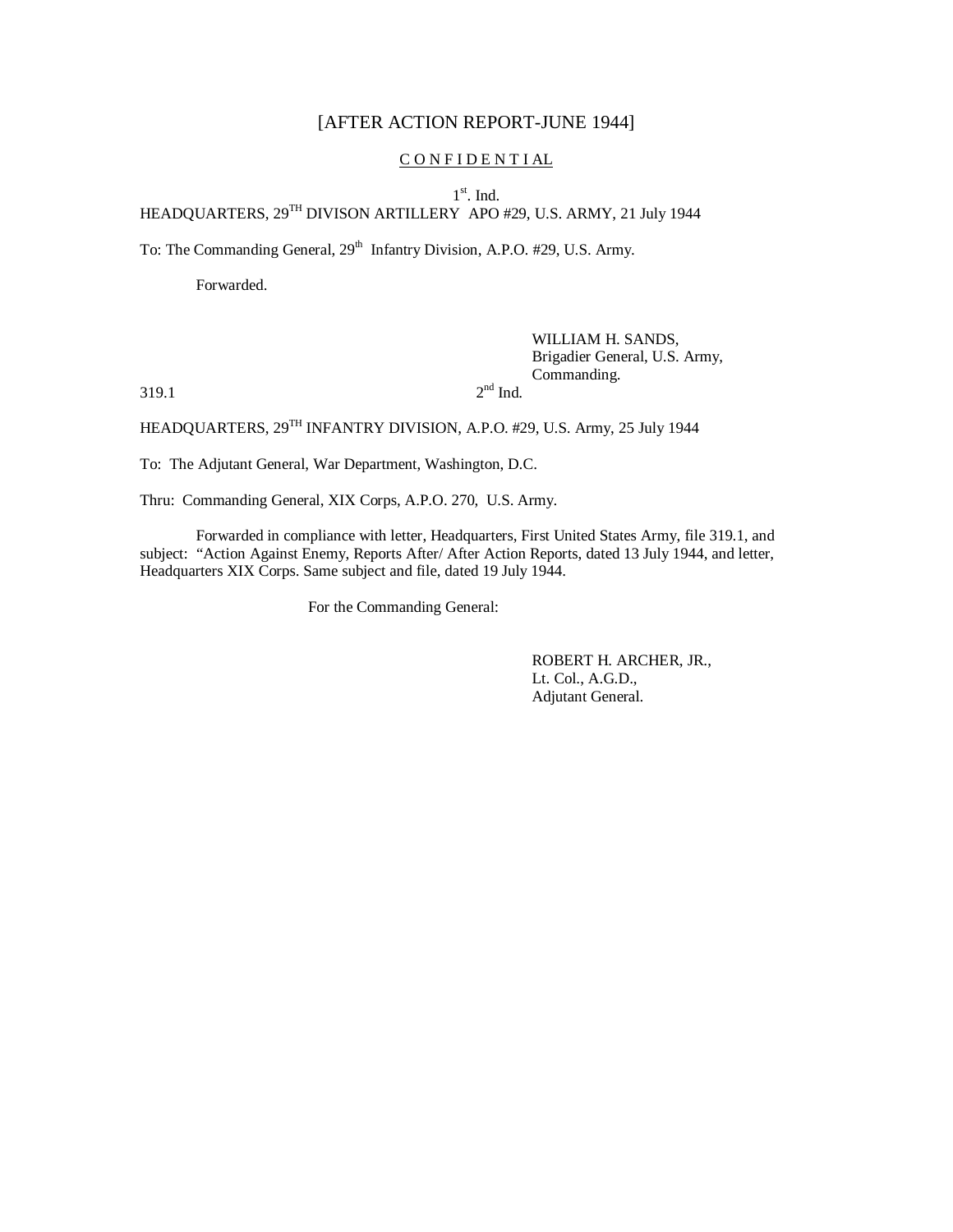## HEADQUARTERS 227TH FIELD ARTILLERY BATTALION A.P.O. 29, U.S.ARMY

SUBJECT: After Action Report For Month of June 1944

TO: The Adjutant General, Washington D.C.

## THRU: Commanding General, 29<sup>th</sup> Infantry Division Artillery, A.P.O. 29, U.S.ARMY

### I. SUMMARY OF OPERATIONS

On 2 June 1944 the 227<sup>th</sup> F.A. Battalion was loaded on two LST's at Falmouth, England, following a night march from the Marshalling Areas. The assault group of the Battalion was divided into two parts. The first group, which was under the command of Lt. Col. Neal W. Harper, the Battalion Commander, was composed of one-half of Headquarters Batter, Battery "A" and one-fourth of Service Battery. This group was loaded on to LST #497. The second group, which was under the command of Major Norman D. Aboosh, the Battalion Executive, was composed of the other half of Headquarters Battery, batteries "B" and "C" and one-fourth of Service Battery. This group was loaded on LST #292. The Battalion formed a part of Task Force "B".

As a part of Task Force "B", the  $227<sup>th</sup>$  F.A. Battalion sighted the coast of France on 6 June 1944. About 1800 hours of 6 June the two LST's which were carrying the Battalion, were anchored off the coast of France. During the night of 6 June the two LST's were attacked by an enemy plane. Fortunately, no one was hurt nor was any damaged sustained.

At 1100 hours on 7 June 1944 Major Aboosh and Major Johnson boarded a Rhino Ferry. With them were nine (9) Howitzers, two (2) Spare Tractors, two (2) Command and Recon Cars, and four (4) Jeeps which were parts of Batteries "B" and "C" and Headquarters Battery. They were landed on the beach exit to St. Larent at 1200 hours. This group moved along the beach to the Vierville-sur-Mere beach exit and assembled in Transit Area Number One by 1330 hours. While moving along the beach three men of Battery "C" were wounded when a mine exploded. These men were left on the beach to be evacuated. By 1530 hours this group had a position from which it could fire and accomplish its mission of giving support to the Infantry. At 2300 hours the Battalion Commander, Lt. Col. Neal W. Harper joined this group. The remainder of the Battalion remained aboard their respective LST's unable to get unloaded until 8 June. They were unloaded by Rhino Ferry and LCT's.

By 1130 hours on 8 June this group occupied a position at (60-90) Isigny, France, Sheet 6E/6. From this position this group gave the  $175<sup>th</sup>$  Combat Team fire support, materially aiding in the capture of Isigny. At 1455 hours Hq. Btry and Btry "A" debarked from LST #497 and joined Batteries "B" and "C" at 1935 hours.

On 9 June the Battalion displaced to position at (544-880) Isigny, France, sheet 6E/6 closing there at 2100 hours. Before this position could be occupied contact was made with a pocket of Germans. Prompt action was taken and after engaging the enemy with small arms captured sixty-three (63) Germans. During the night more prisoners were taken. Before leaving that position a total of seventy-two (72) prisoners were taken.

At 1630 hours on the  $10^{th}$  of June the Battalion closed into a new position at (538-817) Isigny, France Sheet 6E/6.

Major General Corlett and his party visited the Battalion C.P. and F.D.C. on 11 June 1944. Lt. Col. Scott of  $1<sup>st</sup>$  Army while at the F.D.C. became interested in a chart that Major Johnson , the Battalion s-3, had devised to quickly compute the angles of site. He asked that a copy of the chart and an explanation be forwarded to him, in order that it might be published in the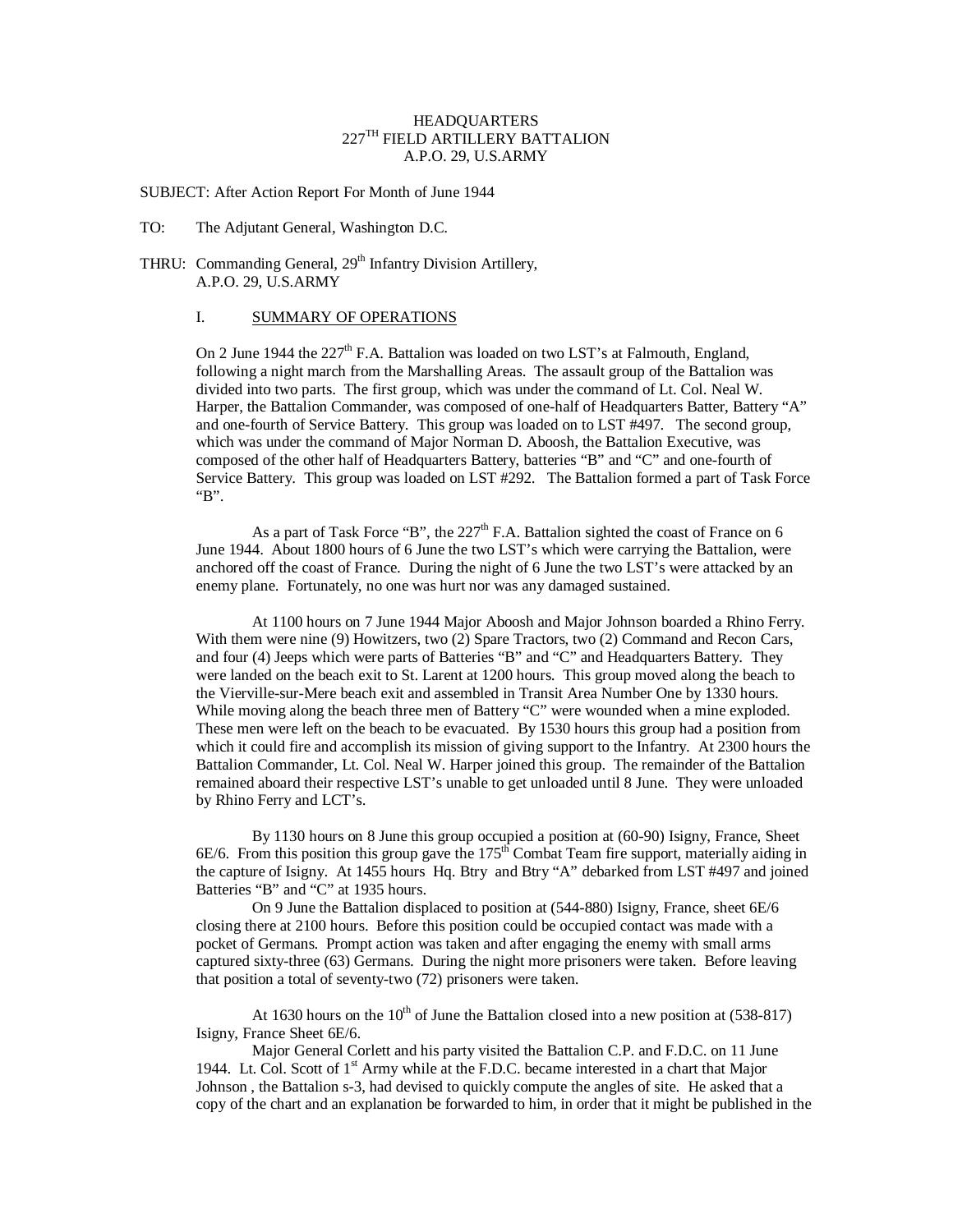1<sup>st</sup> Army Artillery Information Service booklet, so that it might be available to all artillery units. A chart and an explanation were forwarded to Lt. Col. Scott.

Battery  $\overrightarrow{D}$  of the 459<sup>th</sup> AAA AW Bn was attached to the Battalion to give the Battalion anti-aircraft protection.

On 14 June the Battalion was attached to the  $30<sup>th</sup>$  Infantry Division with the mission of reinforcing the fires of the 30<sup>th</sup> Infantry Division Artillery. The Battalion remained attached to the  $30<sup>th</sup>$  Infantry Division until the evening of 13 June. Upon rejoining the  $29<sup>th</sup>$  Infantry Division the Battalion displaced to new positions at (577-757) St. Lo, France, Sheet 6F/2 closing there at 1900 hours. While in this position, the last elements of the Battalion landed in France and reported.

The Battalion remained in this position with the mission of general support for the Division until 19 June. While at this position a total of twenty-nine (29) replacement were received.

On 19 June the Battalion displaced to new positions at (538-722) St. Lo, France, Sheet 6F/2 closing there at 1100 hours. The Battalion remained in this position through 30 June. While in this position the mission of the Battalion was to give general support to the Division.

#### II. FORCES ENGAGED

During the month of June the  $227<sup>th</sup>$  F.A. Battalion came in contact with elements of the 352 Division, 343 Division, 17 SS Panzier Division, 30 Sohnelle Brigade, the 8<sup>th</sup> and 9<sup>th</sup> Paratroop Regiments and other forces of the enemy, that were opposing the  $29<sup>th</sup>$  and  $30<sup>th</sup>$  Divisions.

On 9 June the Battalion came in contact with a pocket of Germans, after taking them under small arms fire killed two and took seventy-two (72) prisoners, who were a part of the 352 Division. Two of the above prisoners were officers, the balance were enlisted men.

Forward observers of this Battalion and of other Battalions have reported that the enemy have sustained heavy causalities from our fires.

#### II. LOSSES IN ACTION

During the month of June one man was killed in action while serving as a cannoneer. One man died of wounds, which he received while a member of a forward observer party. One officer was seriously wounded in action. Three enlisted men were slightly wounded in action and two men seriously wounded in action. One man was slightly injured in action. A resume is as follows:

| KIA  | <b>DOW</b> | <b>SWA</b>     | LWA | LIA  |
|------|------------|----------------|-----|------|
| 1 EM | 1 EM       | 1 OFF.<br>2 EM | 3EM | 1 EM |

#### III. AWARDS AND DECORATIONS:

During the month of June the following awards were made to members of this Battalion:

| Soldier's Medal           |   |
|---------------------------|---|
| Purple Hearts             | 2 |
| <b>Bronze Star Medals</b> |   |

Pvt. William J.O'Connell, 32304220, was awarded the Soldiers Medal for saving the life of one of the Officers of this Battalion who was in danger of drowning or being carried out to sea when he was knocked off a vehicle as it was coming on the beach. The Soldiers Medal was awarded to Pvt. O'Connel in accordance with Par. 4, General Order #7, headquarters,  $29<sup>th</sup>$  Inf. Div., dated 30 June 1944.